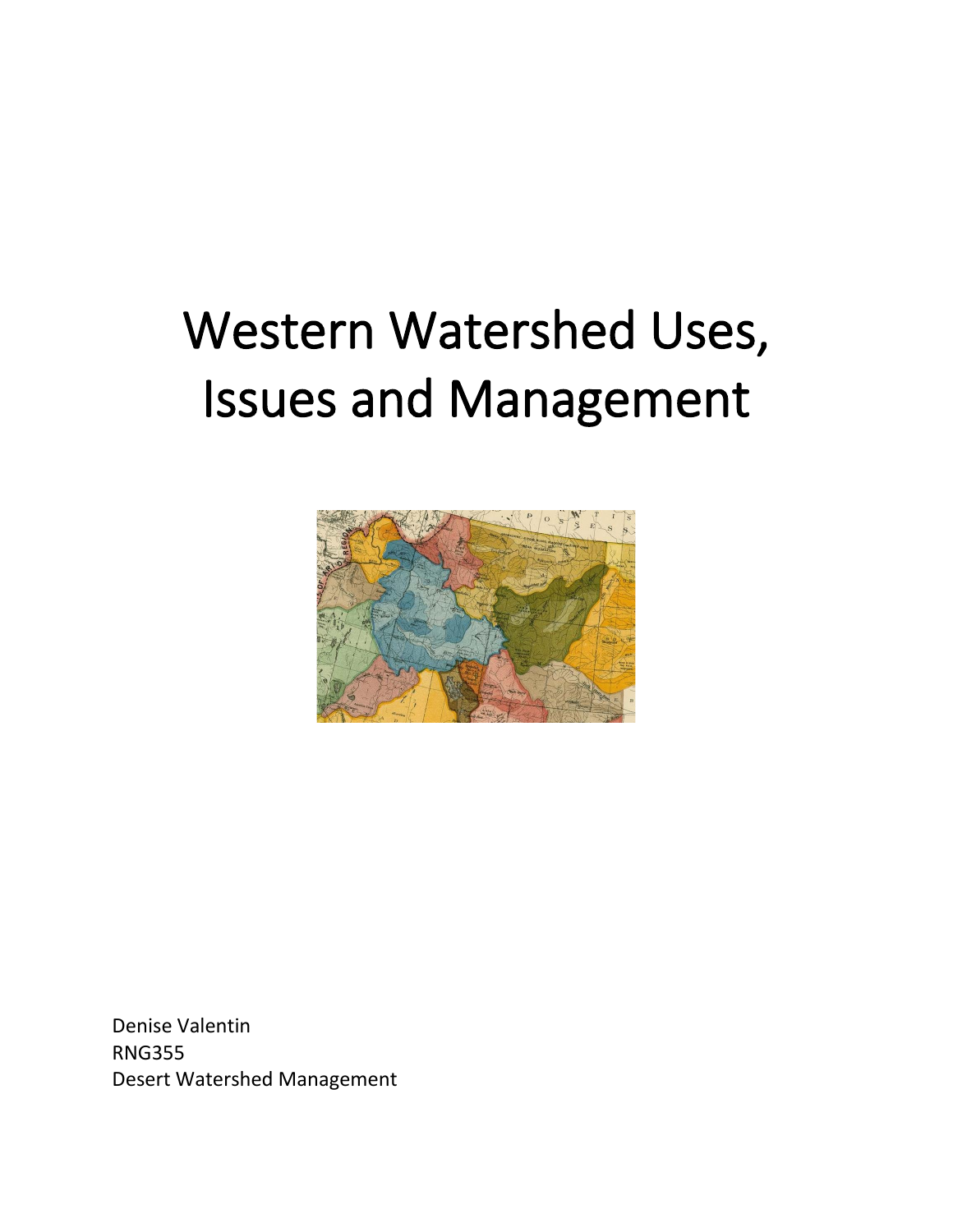### INTRODUCTION

Watersheds are impacted by many human activities. These human activities impact water quality throughout streams, rivers, riparian areas, wetlands, reservoirs, and even the oceans. Human activities affect surface water flow and groundwater infiltration rates, changing the water budget. They alter soil chemistry and cause soil erosion and sedimentation to occur, causing additional environmental impacts.



Fig. 1 – Cost of wildfires and drought in the U.S. in 2020. Source: CNBC

Watersheds are also impacted by effects from climate change. Climate change has been affecting the environment since the 1980s. Two of the biggest destructive effects are drought and forest fires. Climate change has already changed watershed functions including the transportation and storage of water, and nutrient cycling.

Water rights in the west cause water conflicts between farmers, ranchers, Native Indian tribes, private land owners, municipalities, industries, recreation businesses, and more. Conflict between different areas of the same state can happen when water is transported from a lower populated area to a higher populated area due to water rights being sold.

This paper will discuss five different issues that affect watersheds in the western United States. It will also include an opinion of the best approaches for watershed management.

## OUTDOOR RECREATION AND WATERSHEDS

Outdoor recreation brings in billions of dollars per year. Many rural areas, small towns, and cities rely on this income for economic growth and prosperity. Outdoor recreation brings many new jobs that in turn bring about more local development which brings in more taxes. However, outdoor recreation does bring negative impacts to the water, soils, vegetation, and wildlife.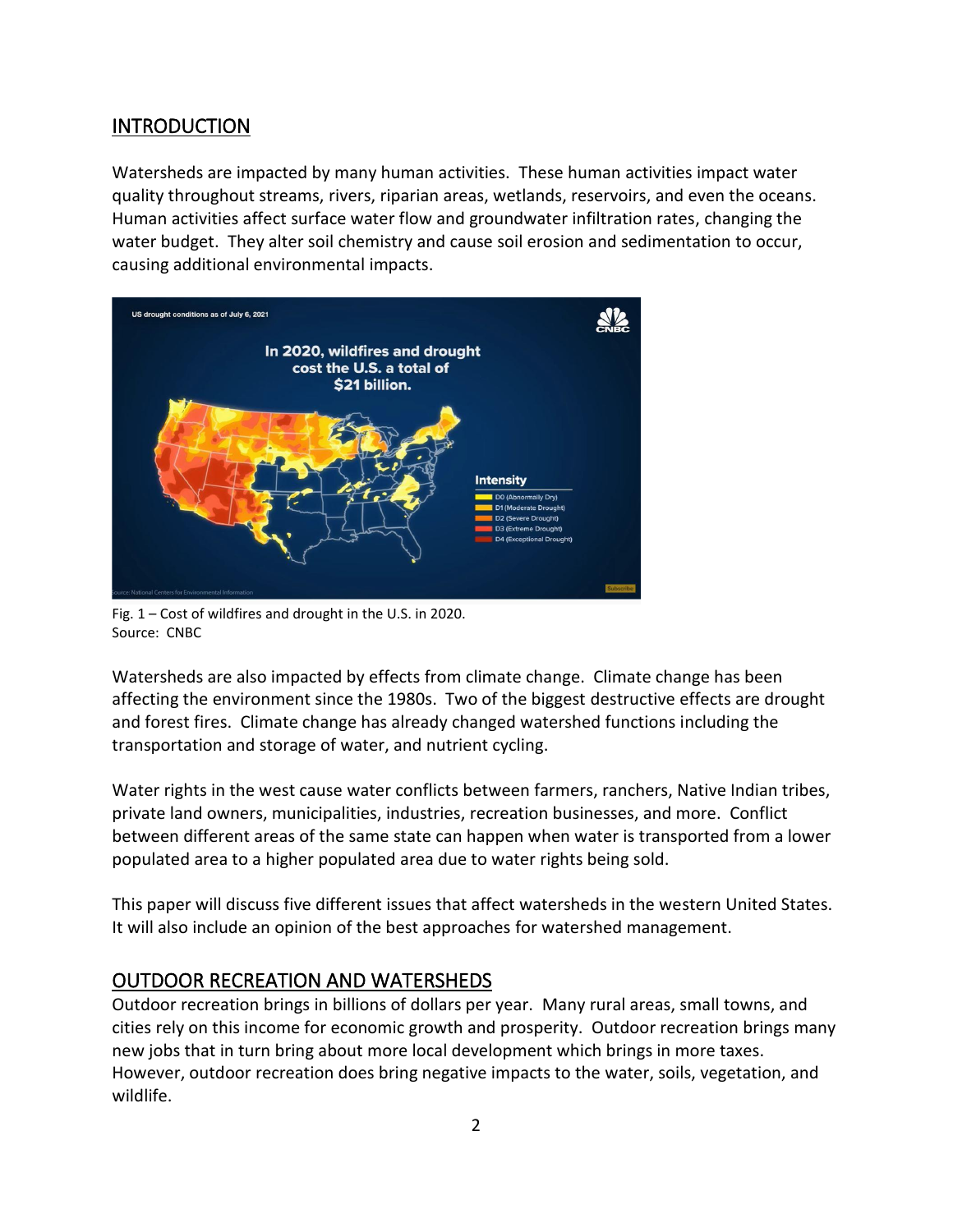Outdoor recreation, i.e., hiking, biking, horseback riding, rock-climbing, and off-road vehicles, causes major disturbances to ecosystems. The arid landscapes of the western United States contain cryptogamic crusts that are very sensitive to disturbances. The degradation of soil occurs from these outdoor activities, causing it to break apart and be susceptible to wind and water erosion. The structure and composition of the cryptogamic crusts changes causing their ability to photosynthesize to decrease. They also lose their ability to infiltrate water and keep the soil in place. Gibson (2017). The less infiltration of water in soils, the less groundwater recharge.



Fig. 2 - Biological soil crusts Source: SageStep.org

When outdoor activities occur near streams and riparian areas, the loose soil enters the water and causes sediments to buildup. This change in the streamflow affects the hydrology and water budget of this system and the system downstream. It also degrades the habitat for all aquatic species. Even agriculture performed downstream will be jeopardized with less water availability and lowered water quality. Last but not least, there is contamination of water, land, and soil from human pollution and human waste.

The demand for water for recreation (boating, fishing, etc.) and fish and wildlife habitats are causing water conflicts. Water 2025 was created by the U.S. Department of the Interior to establish a framework to help avert water wars that are expected to increase as the crisis for water continues. Water conflicts are expected to increase as water becomes more scarce and overpopulation increases both municipal water needs and irrigation for agriculture.

### NATURAL GAS EXTRACTION AND WATERSHEDS

Natural gas extraction is detrimental to watersheds. In terms of water demand, in 2021 over 6.3 billion barrels of water was estimated to be used to fracture shale and rock. This enormous amount of water used for fracking affects the quantity of both surface water and groundwater. The water budgets in areas of fracking are forever changed. There are thousands of gallons of chemicals added to this water before it is pumped into the ground. UCS (2014). Unfortunately, this water is not reusable as the wastewater from fracking will never be clean enough to use for humans, wildlife, or even irrigation for agriculture.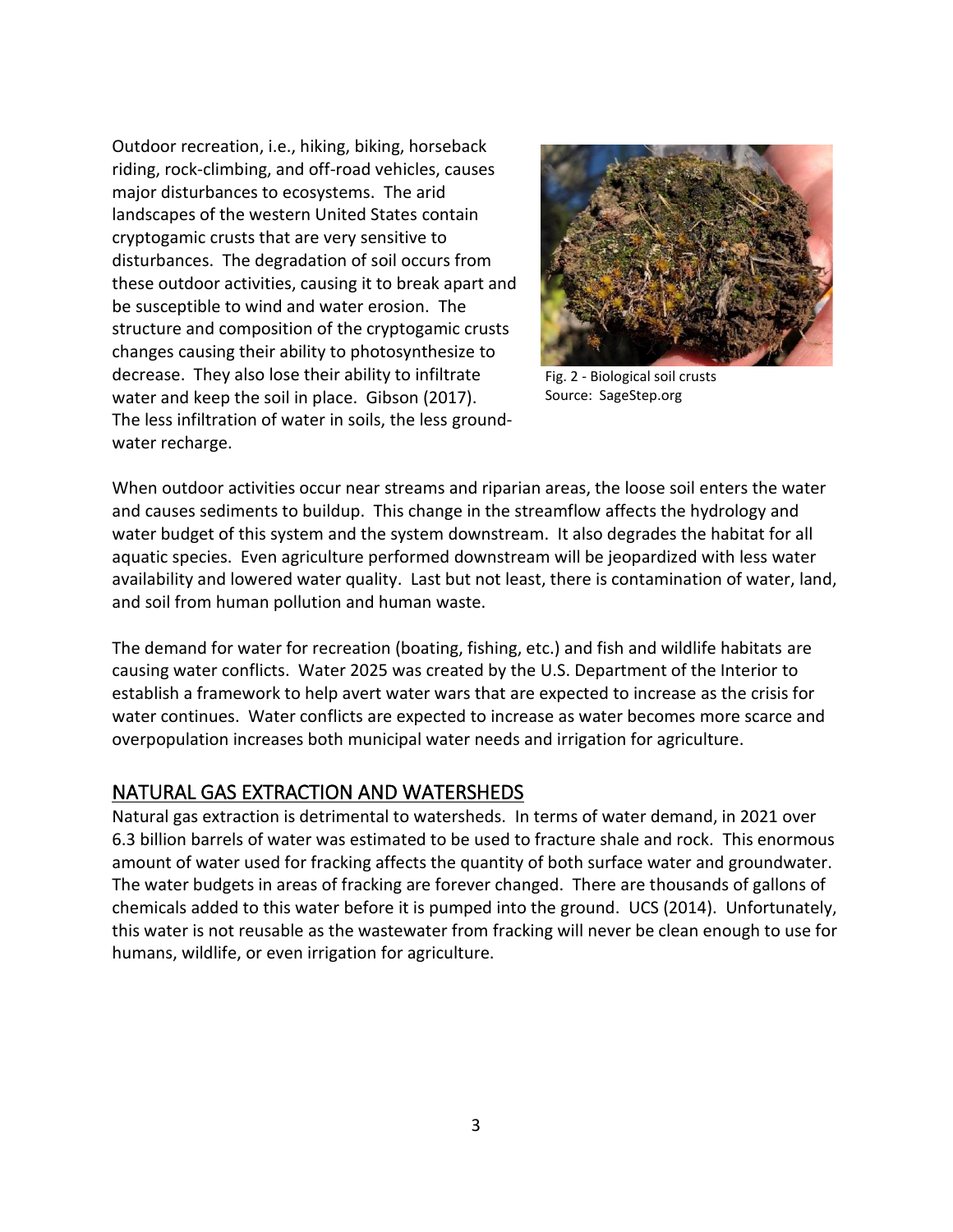

Fig. 3 – Water demand from hydraulic fracturing in the U.S. from 2011 to 2021 Source: Ian Tiseo/Statista.com

Fracking is very dangerous as both surface water and groundwater are at risk. Contamination of water happens from spills and leaks of the chemical additives and from leaks of wastewater from storage facilities. These leaks and spills are usually radioactive or corrosive, and are always toxic to humans and wildlife, including both terrestrial and aquatic ecosystems. UCS (2014).

Fracking causes poor hydrology to ecosystems, lowering water availability to surrounding areas. This affects plant production and reproduction affecting the erosion control that vegetation provides. The soil becomes degraded, decreasing its ability to both cycle and store water. Soil chemistry changes allows for much easier erosion of the land.

The construction of oil and gas pads, pipelines, and access roads also causes erosion and the buildup of dirt, minerals, and other pollutants. This sediment finds it way into local streams affecting everything downstream. Construction also changes plant communities and soil chemistry through degradation.

### CLIMATE CHANGE AND WATERSHEDS

Climate change has already altered the environment and impacted the economy. Changes in precipitation and temperatures will continue to cause damaging impacts to watersheds as temperature regulates water and energy fluxes. Figure 4 is a flowchart of these impacts.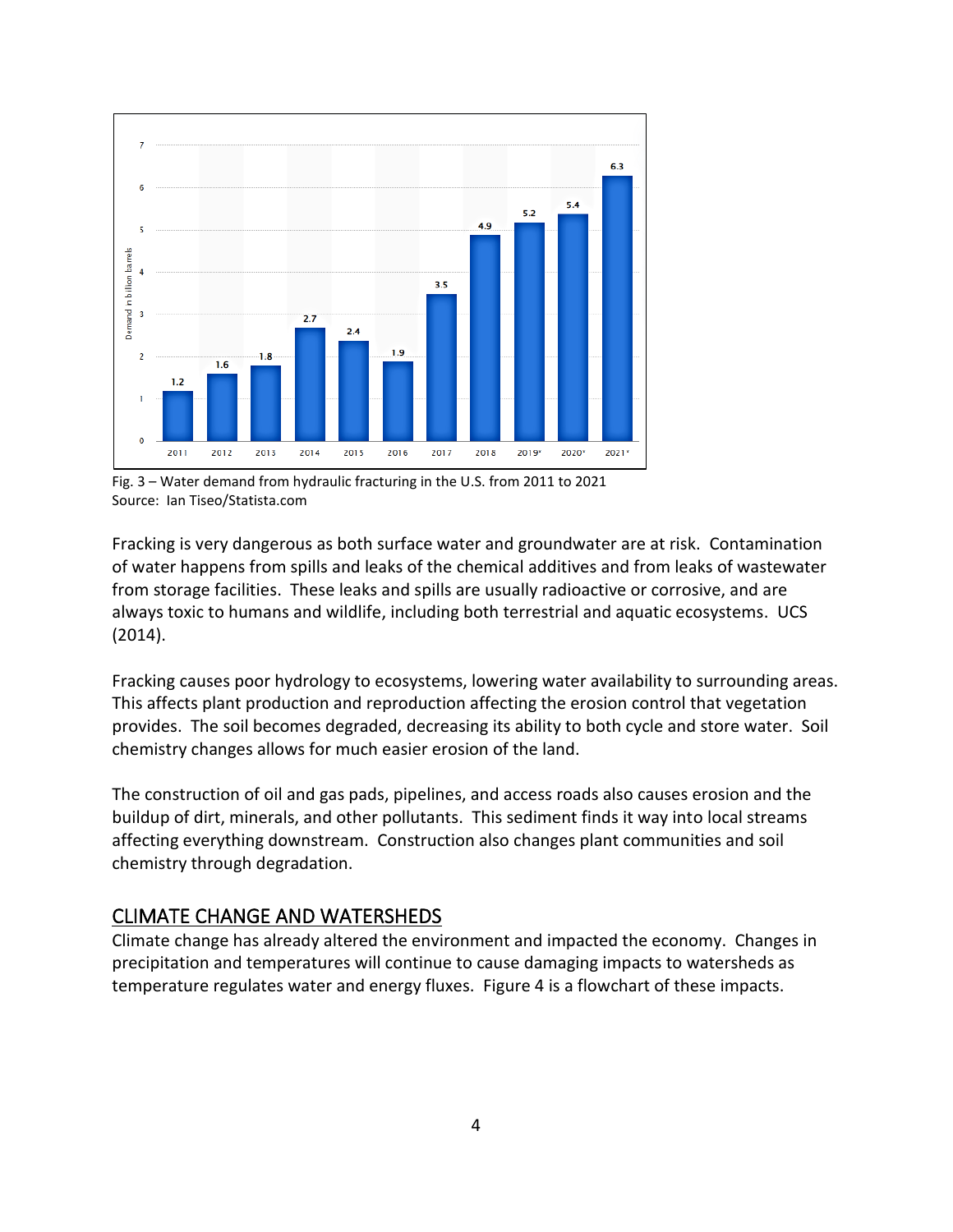

Fig. 4 – Impacts of climate change on water supply systems. Source: Proenca de Oliveira et al. (2015)/Research Gate

The quantity of water is being severely impacted by less winter precipitation and snowpacks. Less snow protection for soil means more erosion. Spring runoff is happening sooner which reduces water availability in the summer and fall. The water budget will change due to the timing and distribution of water, and will worsen effects from droughts. Furniss (2010).

As patterns of precipitation and runoff change, groundwater levels will also change. These changes will influence water flows through streams and riparian areas. Climatic changes causing heavy rains and flooding will occur, cause sedimentation from soil erosion to alter stream channels and affect aquatic habitat.

Agriculture in the west uses about 80-85% of available water, with that water sometimes being transported hundreds of miles. With rising temperatures and drought expected to worsen as climate change continues, that amount of water will need to be lowered for agriculture to make up for losses elsewhere. Water stress will hit every watershed in the nation.

Temperature increases bring about rises in soil temperatures and changes to soil chemistry. Soil acidification and salinization can occur, harming vegetation communities. USFS (2017). In turn, ecosystem services from vegetation will decline, including the exchange of carbon dioxide for oxygen (photosynthesis). Plants will now provide less protection against water runoff and soil erosion, and store less water. Even organic matter in the soil can decrease due to loss of moisture and mycorrhizal fungi relationships can be altered. Increases of carbon dioxide in the atmosphere will change plant metabolism and photosynthesis capabilities.

According to Furniss, potential consequences to watershed services include changes in riparian habitats by changes in water flow, altered inputs of nutrients in streams and lakes, longer and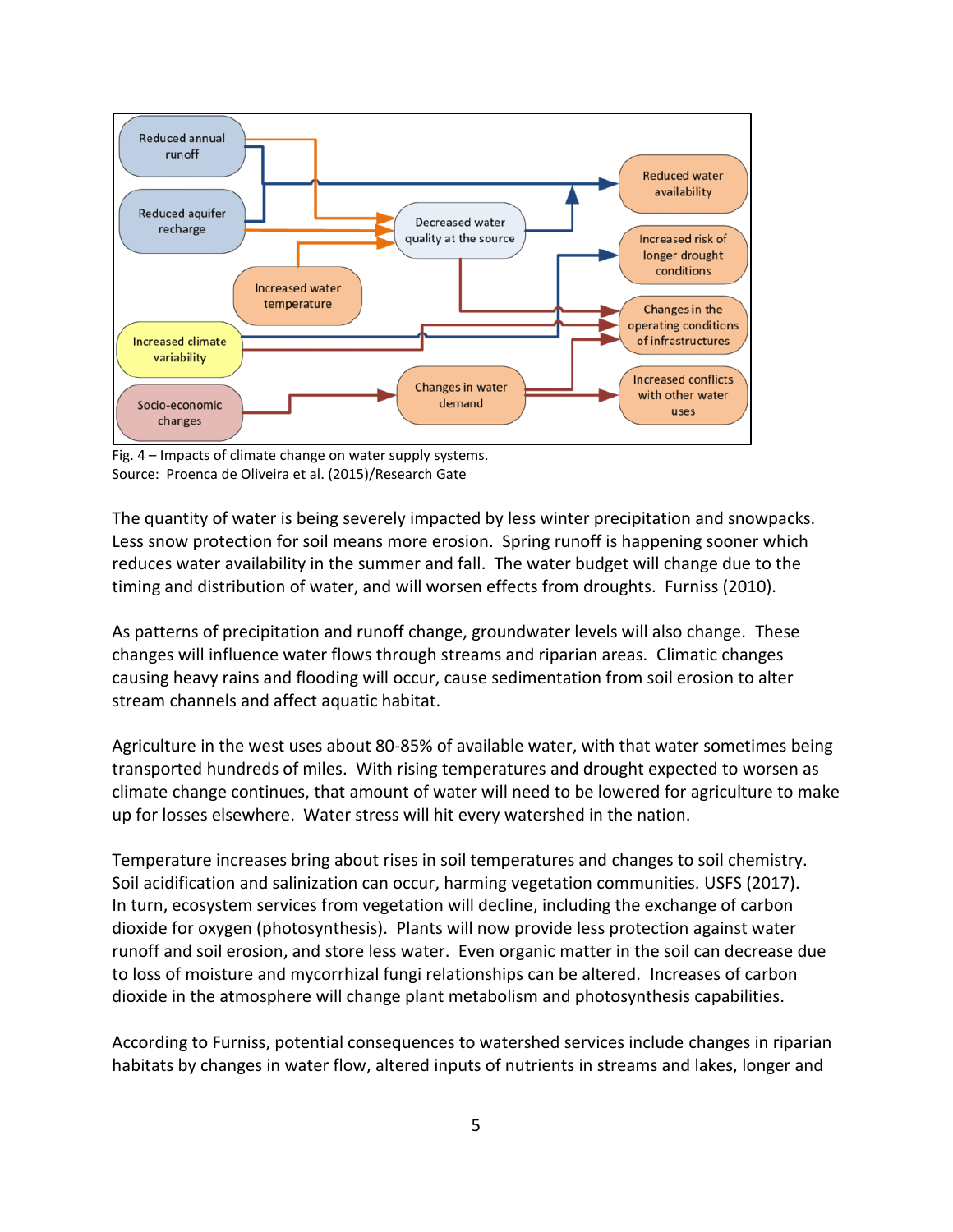dryer droughts, increased depletion of groundwater, and changes in moisture to wetlands, lakes, streams, and soils. Furniss (2010).

#### INVASIVE SPECIES AND WATERSHEDS

Invasive plants disrupt both terrestrial and aquatic habitats, and can alter watersheds through water quantity and water quality. According to the EPA's Watershed Academy Web, estimated damages from invasive species are as high as \$138 billion annually. Invasive plants affect water quality and the health of ecosystems by displacing native species. Forest succession, both terrestrial and riparian, in watersheds can happen from an influx of invasive species, whether understory plants or the change in tree species. O'Keefe et al. (2022).

Ecological droughts cause metabolic changes in native plant communities. The decreasing health of plants allow invasive species to enter and take over nutrients, water, and sunlight from native species. Research is also finding that invasive plants are more likely to be droughttolerant, and more willing to adapt to climate change than native plants. O'Keefe et al. (2022). These plants will change landscape patterns and the composition of watersheds through their disturbance of native plant communities.



Fig. 5 below shows how invasive species impact organisms, ecosystem engineering, and ecosystem processes/functions.

Fig. 5 – Main mechanisms through which alien species impact biodiversity. Source: Katsanevakis et a. (2014)/Research Gate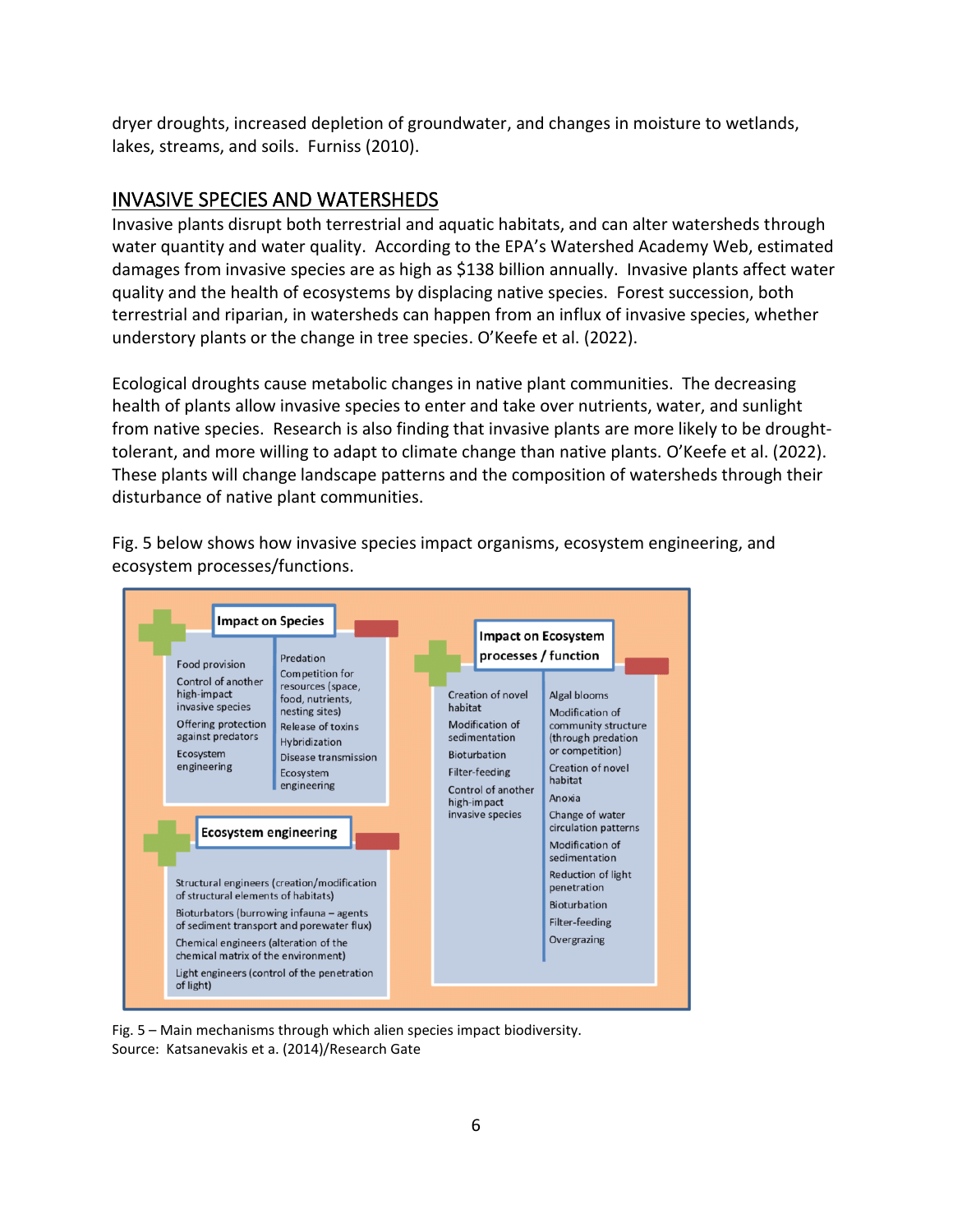### WILDFIRES AND WATERSHEDS

Wildfires are becoming more frequent and severe due to drought from climate change. Wildfires can be bring both positive and negative affects to a watershed. It can renew ecosystems, but it can also destroy ecosystems. Due to fire suppression and climate change, high severity fires are becoming commonplace. These scorched places have decreased the capturing, filtering and regulating of water. Bryant (2017).



Fig. 6 – Climate change and wildfires. Source: UCSUSA.org

Based on the strength of the fire, shrubs, grasses, and smaller trees are usually destroyed. Forest fires can leave larger trees standing based upon the damage to the canopy. This loss of trees, shrubs, grasses, and other understory vegetation allows for more erosion, flash floods, and landslides. The additional sediment in the water leads to a decline in water quality. It also changes the regular flow of water, allowing downstream areas to become drier with less vegetation. Flash floods and landslides also occur allowing high levels of sediments, soil, and dead trees and plants to enter streams and rivers, damaging the riverine/riparian areas and downstream habitats.

Due to less vegetation, stormwater runoff increases instead of infiltrating and percolating into the soils, and recharging groundwater. This stormwater runoff can harm terrestrial and aquatic ecosystems and wildlife by metal and other chemical contamination

Forest fires put carbon dioxide, carbon monoxide, and soot into the air. The smoke can also contain other chemicals, like sulfur dioxide and nitrogen oxides. This can form acid rain, which is harmful to soil, forests, and water sources. Water quality in a forested watershed can be comprised for years after a wildfire.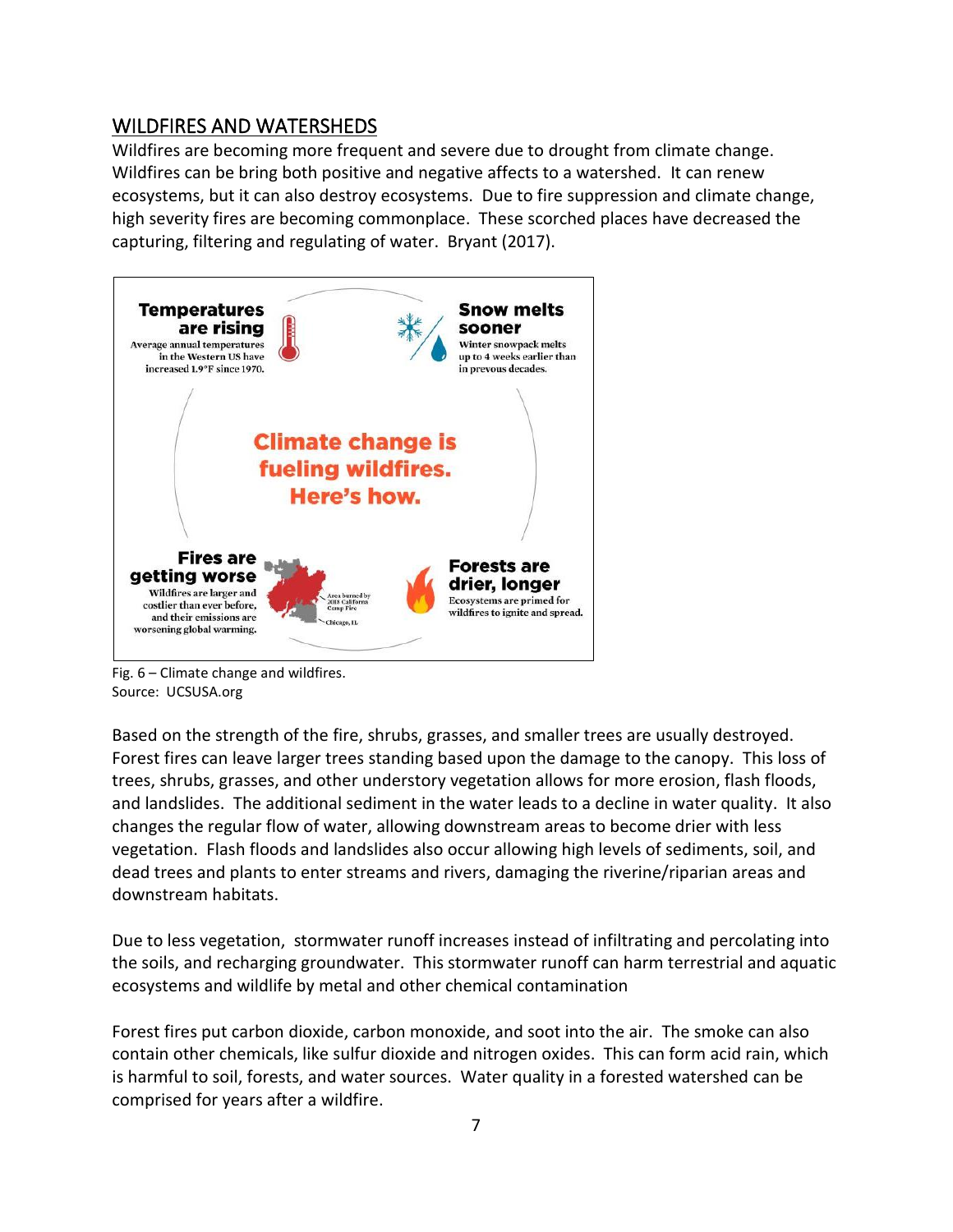# FRAMEWORKS AND APPROACHES TO WATERSHED MANAGEMENT

Integrated Watershed Management is a great framework approach to watershed management. This framework includes a multi-disciplinary approach with numerous stakeholders that work together to coordinate efforts for social, economic, and environmental management of water resources.



Fig. 7 – Forces affecting Integrated Watershed Management Source: Heathcote (2009)

According to Heathcote, the following general approach is recommended:

- 1. Identify water uses and water users and their needs
- 2. Identify and put in order the problems or restoration needs
- 3. Identify detailed goals
- 4. Identify constraints and reasons for decisions
- 5. Identify alternatives for comparison
- 6. Identify management options
- 7. Eliminate options that are not feasible because of constraints
- 8. Look at remaining feasible options
- 9. Identify economic impacts and legal implications of the chosen options
- 10. Identify management strategies with one or more options for review by all stakeholders
- 11. Identify implementation procedures

#### Heathcote (2009).

Another approach is the The Watershed Management program that is taught by the Watershed Academy Web through the U.S. Environmental Protection Agency. It has four core principles:

- 1. Watersheds are natural systems that can be managed
- 2. Watershed management needs a multi-disciplinary approach that is continuously used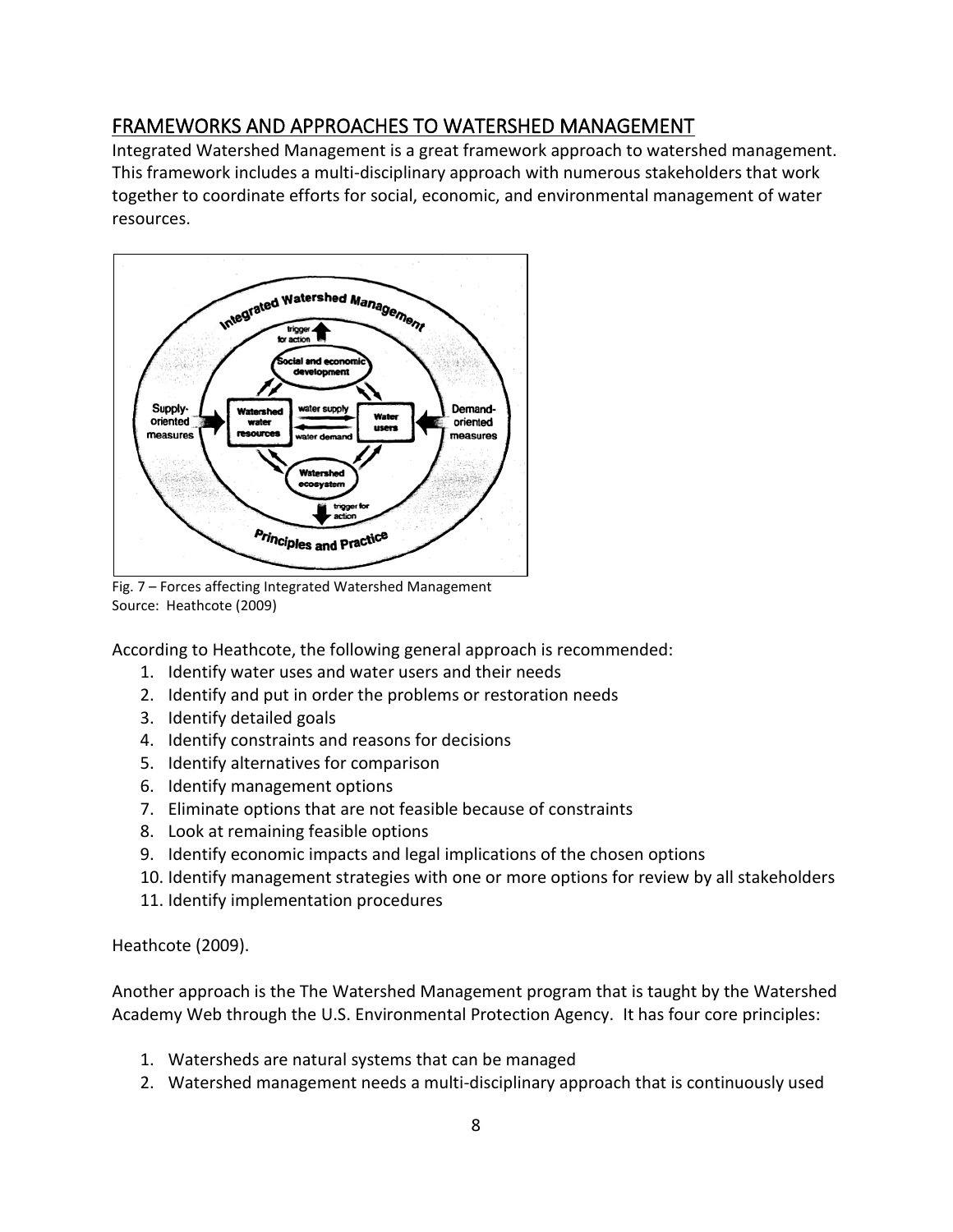- 3. A watershed management framework supports stakeholders using sound science taking actions that are well-planned to achieve desired results
- 4. Flexible approaches are needed there is no "one fits all" approach

I believe that if we combine ideas and principles from numerous sciences and work together to find a complete, cohesive management plan that takes in all possible impacts both environmental and social, then we will be much better prepared to management our watersheds.